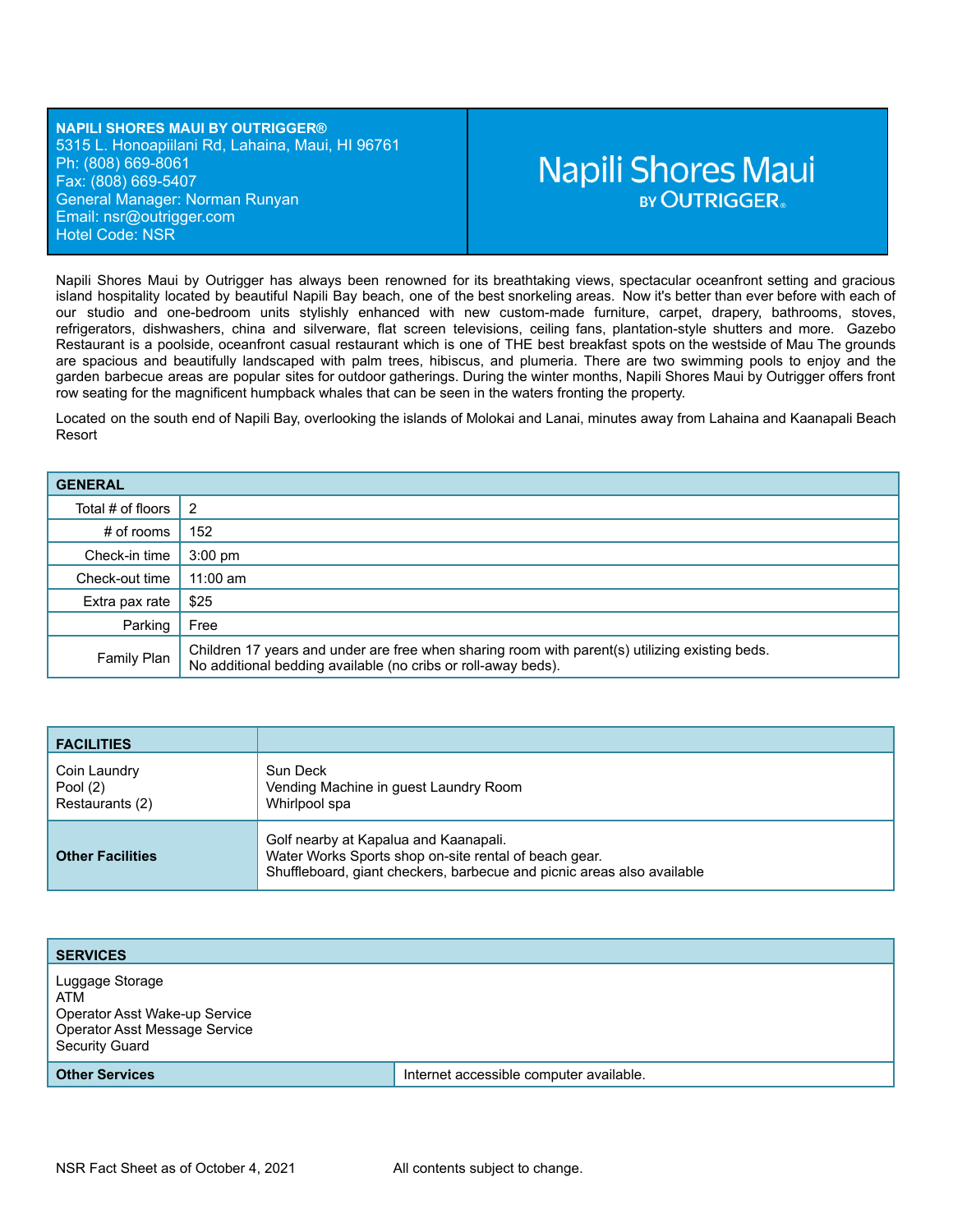| <b>SAFETY</b>                                                                   | <b>Other Safety</b>                                                                                                                                                                                                                                                                                                                                                                                                                                                                           |
|---------------------------------------------------------------------------------|-----------------------------------------------------------------------------------------------------------------------------------------------------------------------------------------------------------------------------------------------------------------------------------------------------------------------------------------------------------------------------------------------------------------------------------------------------------------------------------------------|
| Smoke Detector<br>Card Key Access to Rooms<br><b>Outrigger Clean Commitment</b> | The Outrigger Clean Commitment provides the highest standards for health and safety, and was<br>developed with Ecolab, the global leader in hospitality cleaning, to meet the Stay Safe standards of<br>the American Hotel Lodging.<br>Advanced Sterilization Technology: Electrostatic sprayers in all public areas and UV Wand<br>technology for front desk and guest rooms<br>Property conforms to the State of Hawaii Smoke Free Law<br>All quest rooms and common areas are non-smoking. |

| <b>RESTAURANTS (Hours and schedules subject to change)</b> |                             |                       |  |
|------------------------------------------------------------|-----------------------------|-----------------------|--|
| Gazebo Restaurant                                          | Breakfast and Lunch         | Daily 7:30am - 2:00pm |  |
| Kitchen 5315                                               | Breakfast, Lunch and Dinner | Daily 8:00am - 8:30pm |  |

| <b>CATEGORY DESCRIPTION</b> |                     |                   |            |                                                            |
|-----------------------------|---------------------|-------------------|------------|------------------------------------------------------------|
| Room<br>Code                | Room Name           | Size<br>(sq. ft.) | Max<br>Pax | <b>Description</b>                                         |
| <b>GJK</b>                  | Studio Garden View  | 540 sf            | 3          | Building C,D - 1 King and 1 Twin sofa bed                  |
| <b>OJK</b>                  | Studio Ocean View   | 540 sf            | 3          | Building B, $G - 1$ King and 1 Twin sofa bed               |
| <b>FJQ</b>                  | Studio Ocean Front  | 540 sf            | 3          | Building A, I – 1 Queen and 1 Twin sofa bed                |
| <b>GSK</b>                  | Bedroom Garden View | 675 sf            | $(1-4)$    | Building E, F – 1 King, 1 Queen sofa bed & 1 Twin sofa bed |
| OSK                         | Bedroom Ocean View  | 675 sf            | $(1-4)$    | Building B, H – 1 King, 1 Queen sofa bed & 1 Twin sofa bed |

| <b>Year-End Cancellation Policy</b> | Cancellations at any time or "no shows" for bookings scheduled to arrive during<br>December 22 to 31 inclusive are subject to 100% charge on entire stay.                                                                                                            |
|-------------------------------------|----------------------------------------------------------------------------------------------------------------------------------------------------------------------------------------------------------------------------------------------------------------------|
| <b>Cancellation Policy</b>          | All rates are subject to unique cancellation policies that will be transmitted through our system.<br>Guests are encouraged to review the cancellation and deposit policies when making a<br>reservation to ensure the reservation rules for each booking are clear. |

| Taxes (Subject to Change) | General Excise Tax 4.166%.<br>Hawaii State Transient Accommodations Tax 10.25%.<br>Maui County Transient Accommodations Tax 3%, effective Nov 1, 2021. |
|---------------------------|--------------------------------------------------------------------------------------------------------------------------------------------------------|
|---------------------------|--------------------------------------------------------------------------------------------------------------------------------------------------------|

| <b>ROOM FEATURES</b>                                                                                                      |                                                                                                                                                                   |                                                                                                                |  |
|---------------------------------------------------------------------------------------------------------------------------|-------------------------------------------------------------------------------------------------------------------------------------------------------------------|----------------------------------------------------------------------------------------------------------------|--|
| Air Conditioning<br>Automated Wake-up call<br>Automated Voicemail<br>Lanai<br><b>Blackout Drapes</b><br>Cable<br>Color TV | Maid Service, every 3 <sup>rd</sup> day<br>Internet Access<br>Direct-Dial Telephone<br><b>Electronic Door Locks</b><br>Hair Dryer<br>In-room safe - complimentary | Iron / Ironing Board<br>Kitchen<br>Refrigerator<br>Smoke Detector<br>Tables & Chairs<br><b>Half Tub/Shower</b> |  |
| <b>Other Features</b>                                                                                                     | Complimentary high speed internet access in all rooms.<br>Ceiling fans in each room.<br>NO ADA Accessible Rooms<br>NO Cribs or Roll-away beds.                    |                                                                                                                |  |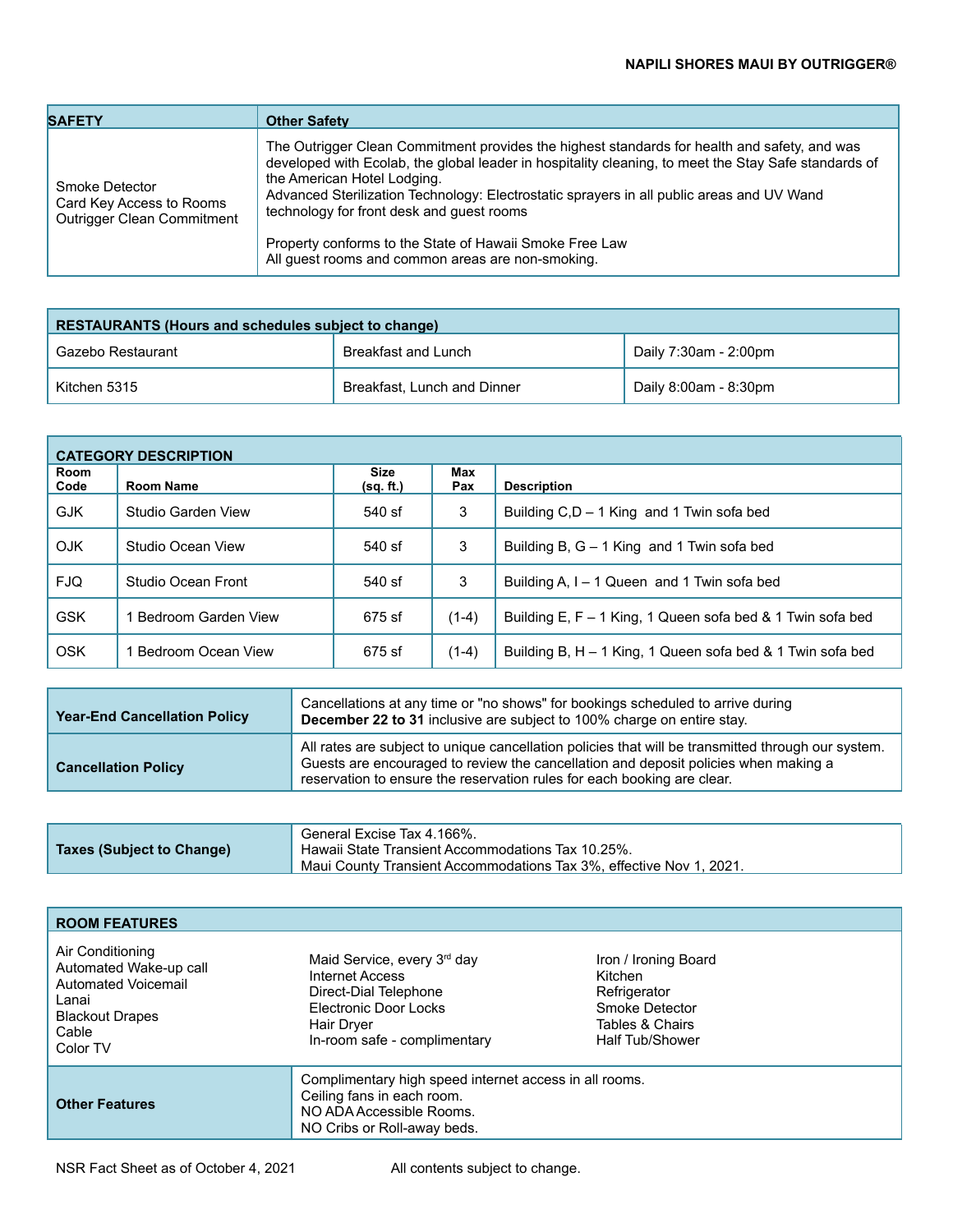| <b>KITCHEN INFORMATION</b>                                                                    |                                                                                                |
|-----------------------------------------------------------------------------------------------|------------------------------------------------------------------------------------------------|
| Full Stove and Oven<br><b>Cooking Utensils</b><br>Microwave<br>Coffeemaker<br>Sink<br>Toaster | All rooms have fully-equipped kitchens with cookware, dinnerware, microwave and<br>dishwasher. |
|                                                                                               |                                                                                                |

**Minimum Night Requirement** Two (2) night minimum night stay required December 22 – January 4.

| <b>Accepted Credit Cards</b> |
|------------------------------|
| <b>American Express</b>      |
| Mastercard                   |
| Visa                         |
| <b>BC Korean Cc</b>          |
| China Union Pay              |
| Diners Club                  |
| Discover Card                |
| <b>JCB</b>                   |
|                              |
|                              |

| <b>GDS</b> |               |
|------------|---------------|
| Galileo    | 61949         |
| Worldspan  | <b>NSR</b>    |
| Sabre      | 7902          |
| Amadeus    | <b>OGGNSR</b> |
| Chain Code | ΩR            |

## **DRIVING DIRECTIONS**

Exit airport onto Highway 380. Remain on 380 until intersection with Highway 30.

Make left on Highway 30 – Honopiilani Highway. Highway 30 turns into Highway 3000 (Lahaina Bypass) about two miles past Olowalu.

Follow Rt. 3000 (Lahaina Bypass) for 5 miles until the road curves left down onto Keawe Street.

At the bottom of the hill turn right at the intersection of Keawe St. and Highway 30.

Drive past Kaananapli and Kahana, heading towards Kapalua.

Make a left-hand turn at Napili Plaza (Napilihau Road) at mile marker 29 at the Honoapiilani Highway (at the brown church).

Follow this road to the bottom of the hill.

Make a right-hand turn onto Lower Honoapiilani Road and follow the winding road approx. ¾ mile, until you see a "Napili Shores Resort" sign on the left-hand side of the road (oceanside).

#### **CHECK-IN INSTRUCTIONS**

Normal Front Desk Hours are 9am to 5pm daily and subject to change without notice. For arrivals after-hours there is a security phone at the front desk to call for check-in process.

# **UPDATES on next page.**